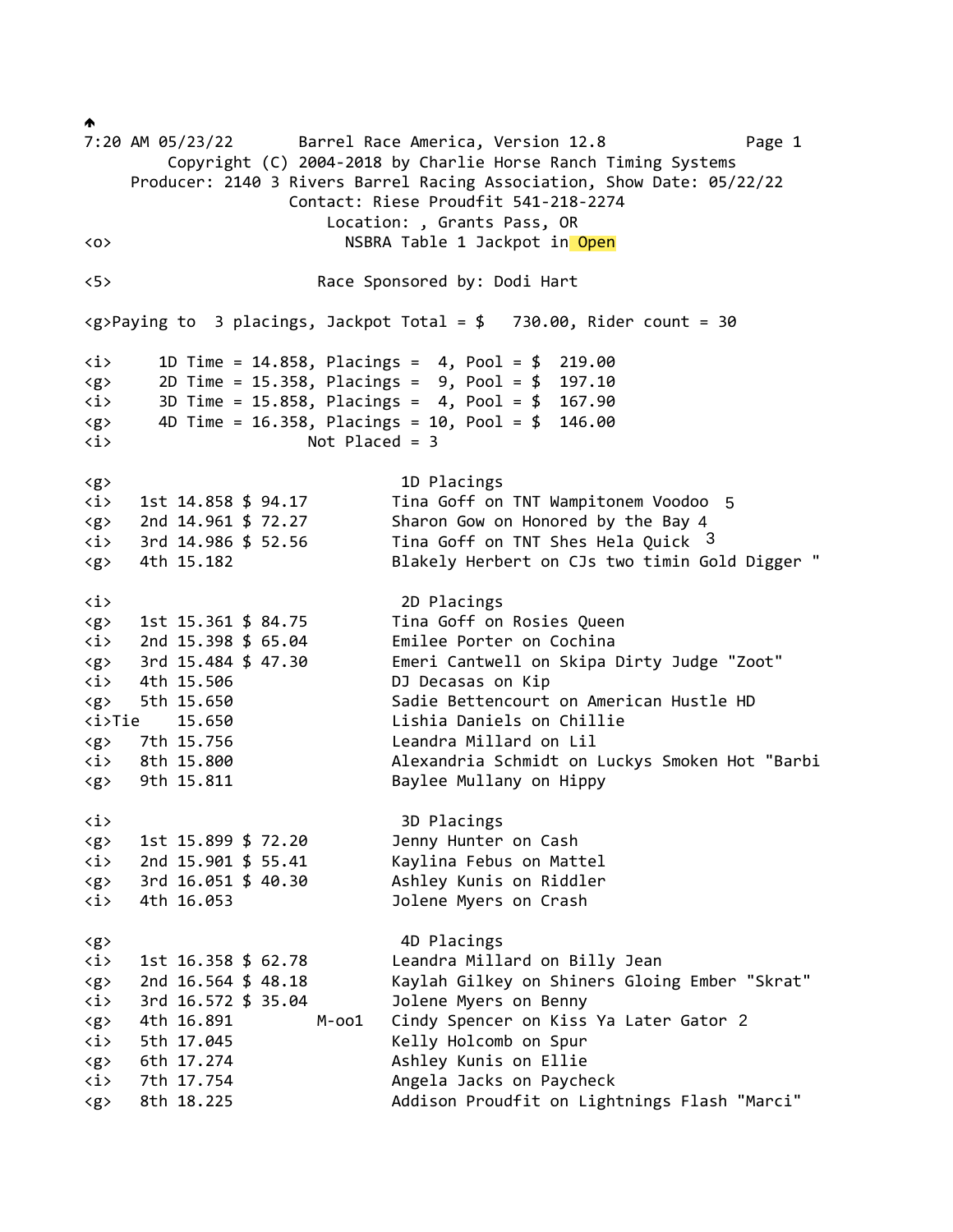<i> 9th 18.540 Shaylee Cooper on Joy <g> 10th 19.111 Angela Jacks on CeeCee <i>N/T 415.446 Cindy Spencer on Hawkeye Boone 1 <g>N/T 416.065 Amanda Moon on Buddy  $\blacktriangle$ 7:20 AM 05/23/22 Barrel Race America, Version 12.8 Page 2 <o> NSBRA Table 1 Jackpot in Open <5> Race Sponsored by: Dodi Hart <i>N/T 420.700 Delaney Hughes on Jelly  $\blacktriangle$ 7:20 AM 05/23/22 Barrel Race America, Version 12.8 Page 3 <o> NSBRA Table 1 Jackpot in Open 2 <5> Race Sponsored by: Pamela Scheer  $\langle g \rangle$ Paying to 2 placings, Jackpot Total = \$ 604.00, Rider count = 24 <i> 1D Time = 14.864, Placings = 5, Pool = \$ 181.20 <g> 2D Time = 15.364, Placings = 6, Pool = \$ 163.08 <i> 3D Time = 15.864, Placings = 2, Pool = \$ 138.92  $\langle g \rangle$  4D Time = 16.364, Placings = 6, Pool = \$ 120.80 <i> Not Placed = 5 <g> 1D Placings <i> 1st 14.864 \$108.72 Tina Goff on TNT Wampitonem Voodoo 5<g> 2nd 15.065 \$ 72.48 Sharon Gow on Honored by the Bay 4 <i> 3rd 15.073 DJ Decasas on Kip <g> 4th 15.112 Kaylina Febus on Mattel <i> 5th 15.292 Tina Goff on Rosies Queen <g> 2D Placings <i> 1st 15.391 \$ 97.85 Blakely Herbert on CJs two timin Gold Digger " <g> 2nd 15.484 \$ 65.23 Emeri Cantwell on Skipa Dirty Judge "Zoot" <i> 3rd 15.494 Alexandria Schmidt on Luckys Smoken Hot "Barbi <g> 4th 15.579 Jenny Hunter on Cash <i> 5th 15.650 Lishia Daniels on Chillie <g> 6th 15.776 Jolene Myers on Crash <i> 3D Placings <g> 1st 16.056 \$ 83.35 Ashley Kunis on Riddler <i> 2nd 16.128 \$ 55.57 Jolene Myers on Benny <g> 4D Placings <i> 1st 16.564 \$ 72.48 Kaylah Gilkey on Shiners Gloing Ember "Skrat" <g> 2nd 16.891 \$ 48.32 M-oo1 Cindy Spencer on Kiss Ya Later Gator 3 <i> 3rd 16.926 Kelly Holcomb on Spur <g> 4th 17.251 Ashley Kunis on Ellie <i> 5th 18.294 Angela Jacks on Taho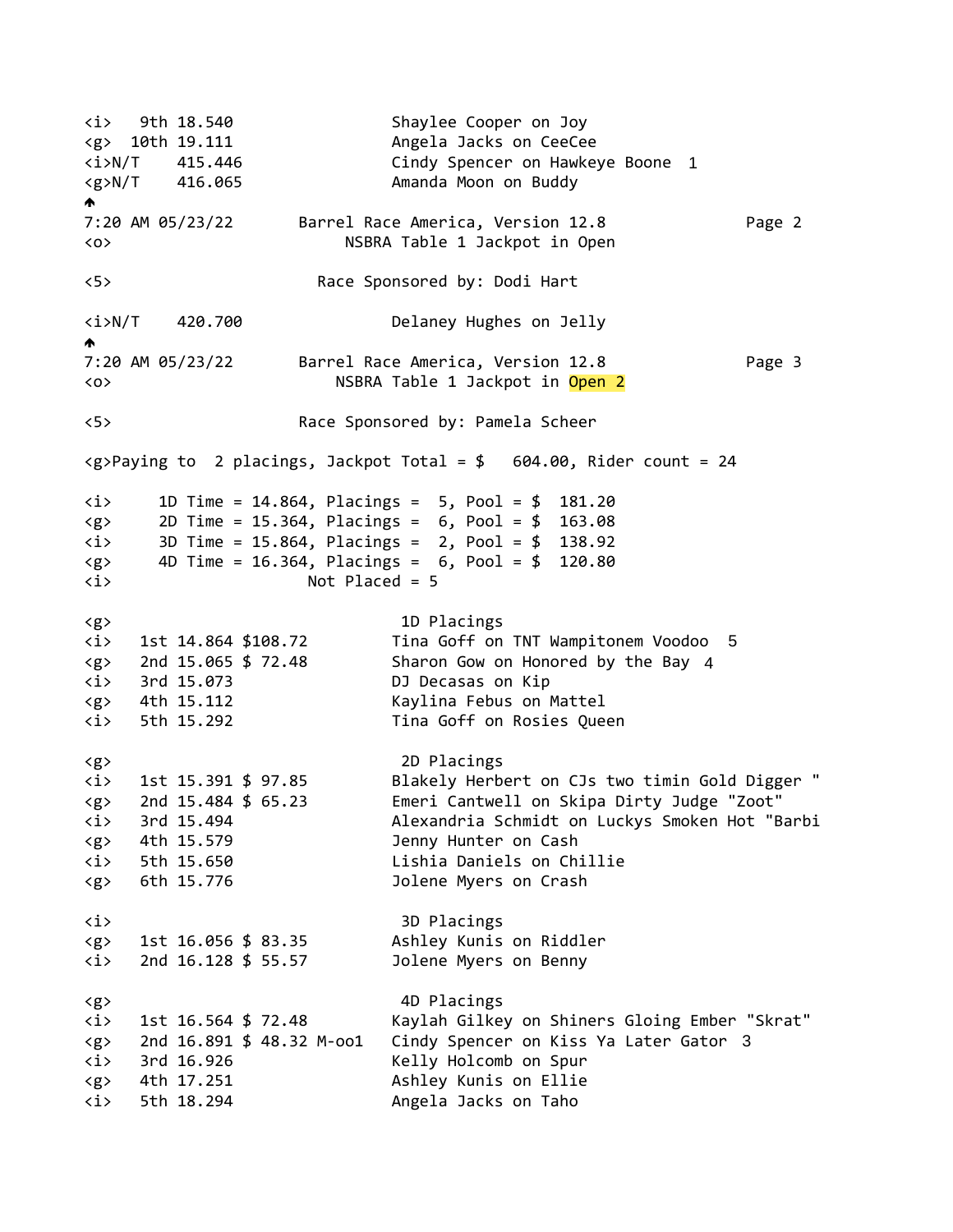<g> 6th 18.540 Shaylee Cooper on Joy <i>N/T 415.004 Tina Goff on TNT Shes Hela Quick 2<g>N/T 415.446 Cindy Spencer on Hawkeye Boone 1 <i>N/T 415.481 Sadie Bettencourt on American Hustle HD <g>N/T 417.391 Angela Jacks on CeeCee <i>N/T 417.962 Addison Proudfit on Lightnings Flash "Marci"  $\blacktriangle$ 7:20 AM 05/23/22 Barrel Race America, Version 12.8 Page 4 <o> NSBRA Table 1 Jackpot in Youth  $\langle g \rangle$ Paying to 1 placings, Jackpot Total = \$ 105.00, Rider count = 6 <i> 1D Time = 15.293, Placings = 4, Pool = \$ 63.00  $\langle g \rangle$  2D Time = 15.793, Placings = 0, Pool = \$ 0.00 <i> 3D Time = 16.293, Placings = 0, Pool = \$ 0.00  $\langle g \rangle$  4D Time = 16.793, Placings = 1, Pool = \$ 42.00 <i> Not Placed = 1 <g> 1D Placings <i> 1st 15.293 \$ 63.00 Baylee Mullany on Hippy <g> 2nd 15.391 Sadie Bettencourt on American Hustle HD <i> 3rd 15.484 Emeri Cantwell on Skipa Dirty Judge "Zoot" <g> 4th 15.781 Emilee Porter on Cochina <i> 4D Placings <g> 1st 17.158 \$ 42.00 Sara Bandy on Dude <i>N/T 416.937 Delaney Hughes on Jelly  $\blacktriangle$ 7:20 AM 05/23/22 Barrel Race America, Version 12.8 Page 5 <o> NSBRA Table 1 Jackpot in Novice  $\langle g \rangle$ Paying to 1 placings, Jackpot Total = \$ 140.00, Rider count = 8 <i> 1D Time = 15.499, Placings = 1, Pool = \$ 60.20 <g> 2D Time = 15.999, Placings = 1, Pool = \$ 46.20 <i> 3D Time = 16.499, Placings = 0, Pool = \$ 0.00  $\langle g \rangle$  4D Time = 16.999, Placings = 5, Pool = \$ 33.60 <i> Not Placed = 1 <g> 1D Placings <i> 1st 15.499 \$ 60.20 Emeri Cantwell on Skipa Dirty Judge "Zoot" <g> 2D Placings <i> 1st 16.262 \$ 46.20 Sara Bandy on Dude <g> 4D Placings <i> 1st 17.626 \$ 33.60 Lishia Daniels on Seriously Dude <g> 2nd 18.288 Bailey Fox on Julio <i> 3rd 18.932 Steve Derry on Pistol Pete HD <g> 4th 19.111 Angela Jacks on CeeCee